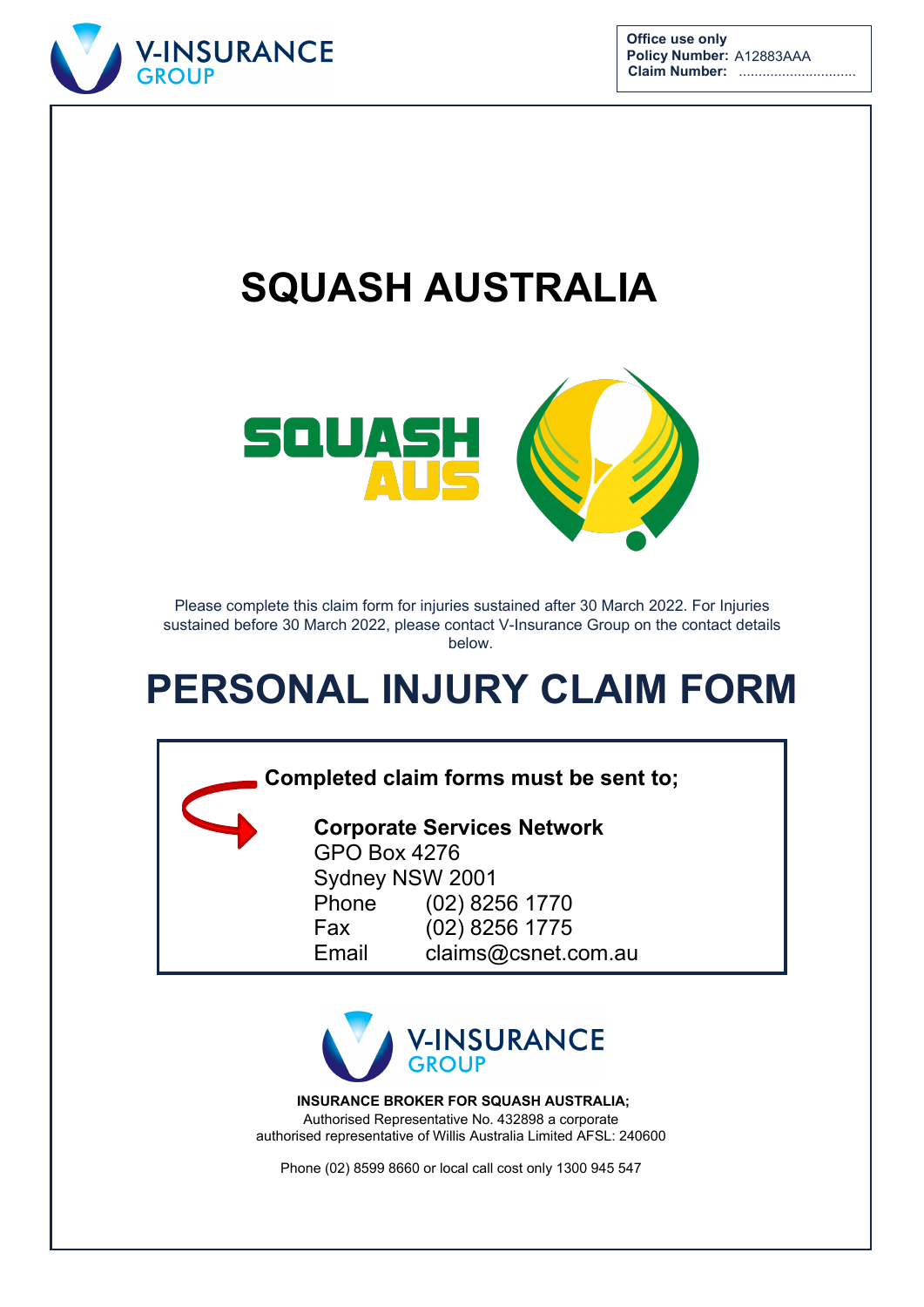## **SQUASH AUSTRALIA SUMMARY OF INSURANCE COVER**

#### **Death & Permanent Disablement**

A lump sum benefit is payable in the event of Death or a Permanent Disability. The scale of benefits is defined in the policy. The death benefit is \$100,000 (\$25,000 for members aged under 18 and over 75 years old). The paraplegia and quadriplegia benefit is \$100,000.

#### **Non Medicare Medical Expenses**

Reimburses up to 85% (100% for ambulance expenses) of Non-Medicare medical expenses up to a maximum of \$2,000. Claimable expenses are private hospital, ambulance, dental, physiotherapy etc, net of any recoveries from private health insurance – subject to a \$100 excess each and every claim (nil excess if privately insured or for ambulance expenses). Cover is limited to expenses incurred within 12 months from the date of injury.

#### **Student Tutorial Benefit**

Reimburses 100% of costs incurred up to a maximum of \$300 per week for up to fifty two (52) weeks for costs actually incurred for tutoring by a qualified tutor to assist the full time student - 14 day excess.

#### **Domestic Help Benefit – Non Income Earners**

Reimburses non-wage earners up to 100% of costs incurred, up to a maximum of \$300 per week for up to fifty two (52) weeks, for reimbursement of actual costs incurred for cooking, ironing, washing, cleaning, child minding expenses as a result of injury – 14 day excess.

#### **Parent's Inconvenience Allowance**

Pays up to \$25 per day up to a maximum of \$1,500, whilst the child is hospitalised to offset costs incurred for babysitting, taxi fares etc. This benefit if only available for full time students under 25 years of age- 7 day excess

#### **Loss of Income**

Cover for 85% of your net weekly income or up to a maximum of \$300 per week, whichever is the lesser. The benefit period is fifty two (52) weeks and the excess is 14 consecutive days.

#### **Funeral Benefit**

If a death benefit has been paid under capital benefits, an amount of \$10,000 is available for reimbursement of funeral expenses.

#### **Important Notes**

This insurance cover is underwritten by: Canopius Asia Pte Ltd Pty Ltd ABN 167 825 525 77, Canopius Asia Pte Ltd Level 9, 10 O'Connell Street SYDNEY NSW 2000

- 1. This summary of cover provides factual information about the Squash Australia Insurance Program.
- 2. The policy with full conditions is available at www.vinsurancegroup.com/squashaustralia or by contacting Squash Australia.
- 3. This insurance program commenced on 30 March 2022 and expires on 30 March 2023.
- 4. V-Insurance facilitates this insurance program which provides benefits to those registered members of Squash Australia who, through injury or accident, incur financial loss and who would not have otherwise received assistance. The program seeks to provide benefits to those most exposed and to maintain protection at the lowest possible cost to membership. It therefore cannot provide 100% cover or a benefit for every loss that occurs. Federal Government Legislation prevents insurance companies from paying any insurance benefit for a medical service that is covered by Medicare. This legislation also applies to the Medicare gap. In addition to these policies all members and officials are encouraged to take out private health insurance.
- 5. Squash Australia is not, and does not, represent themselves as registered insurance brokers by endorsing the products outlined in this claim form.

**Further details on the Squash Australia insurance program can be obtained by visiting**

### www.vinsurancegroup.com/squashaustralia

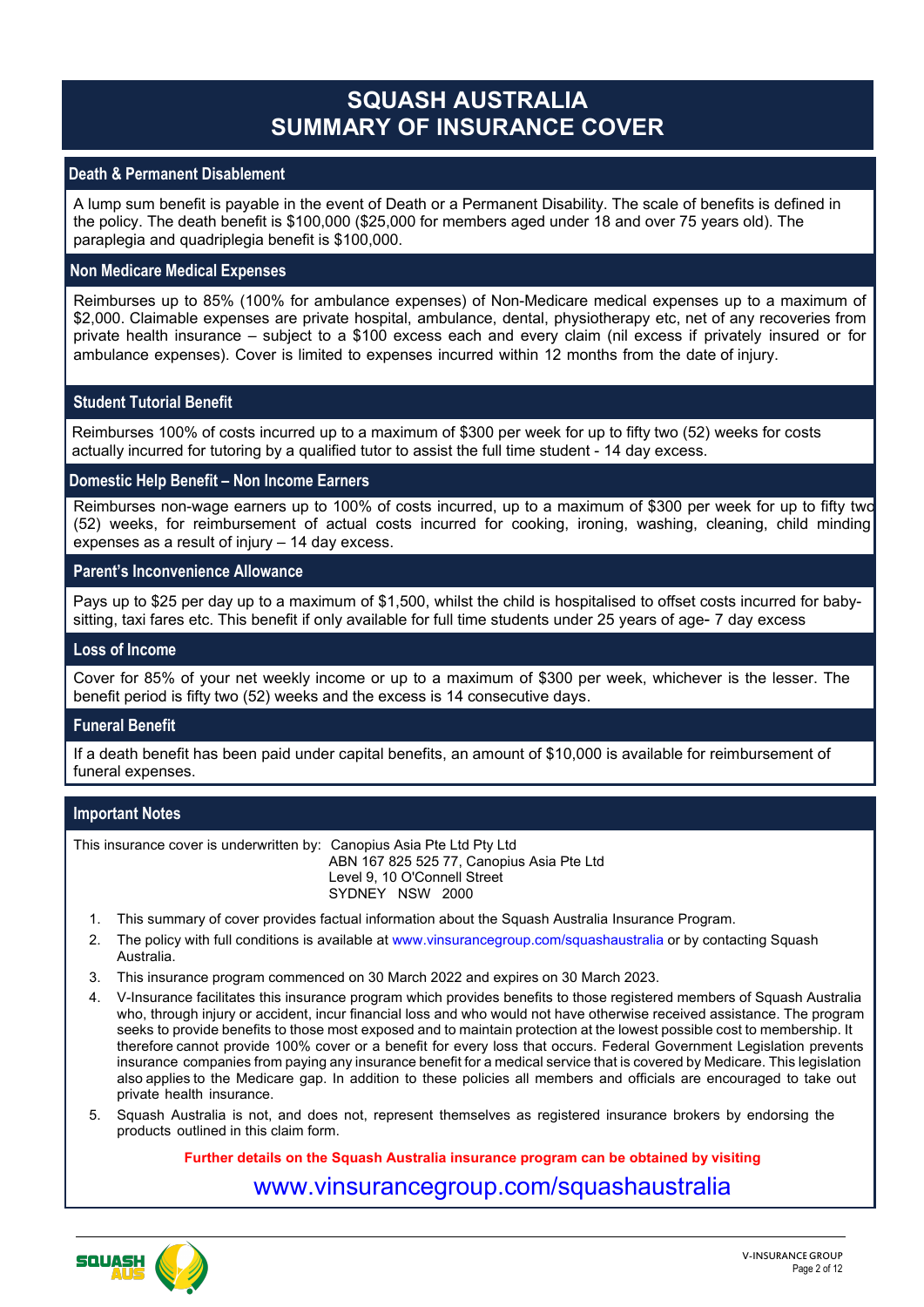# **HOW TO MAKE A CLAIM**

#### Dear Squash Australia member,

Please find attached a claim form. Before lodging this form, please ensure all sections are fully completed. Failure to complete all sections of this form properly may delay settlement of your claim.

- **1.** Only one claim form (per injury) is required. A claim form should be completed and submitted as soon as you become aware that you will be making a claim. You do not have to wait until after you have completed treatment for your injury to lodge your claim form.
- **2.** Please ensure that you complete pages 4 to 6 and sign and date the Declaration.
- **3.** Please ensure that your Club/Centre sign the Declaration on page 4.
- **4.** For claims involving Loss of Income:
	- a) You must complete page 7 and have your employer/salary officer complete page 7. If self-employed, you must have your accountant complete these details;
	- b) You **must** complete the Tax File Declaration form on page 8. If you are employed and pay tax on the income you earn (known as PAYE), the ATO requires tax to be deducted from any income that is paid to you. Personal Accident Loss of Income benefits are viewed as income earned. This declaration will be forwarded to the ATO on your behalf so that they have a record of the benefits paid to you as part of your entitlements under the Personal Accident policy.
	- c) Have your Attending Physician complete the page titled "Doctor's Statement page 10.
- **5.** For claims involving Non-Medicare medical expenses:

a) Medical treatment must be certified necessary by an attending physician and incurred within Australia. (An attending physician includes a general practitioner, physiotherapist, chiropractor, dentist).

b) Have your Attending Physician complete the page titled "Doctor's Statement page 10.

**6.** Please attach all original receipts (unless retained by your health fund). Hospital claims must be accompanied by an itemised receipt. If treatment is covered by your Private Health Fund please send their rebate advice with a copy of the relevant account.

**Please Note:**

No cover is provided for Surgeons, Anaesthetists, Doctors, X-rays or other accounts which are partly covered by Medicare. The Australian Health Insurance Act does not permit the insurer to contribute to any charges covered by Medicare (including the Medicare Gap).

The insurer will pay a percentage of the amount, as indicated in the Policy schedule, for private hospital bed and theatre fees, dental, ambulance (if not otherwise covered), chiropractic, physiotherapy, osteopath, naturopath, massage and pay for orthotics prescribed by a surgeon to aid recovery.

Subject to the Insurance Contracts Act 1984 any treatment rendered necessary by injury must be completed within 12 calendar months from the date of such injury occurring.

- **7.** Once you have fully completed all sections of the claim form, please have your Club/Centre complete and sign page 4, confirming your injury occurred during a sanctioned activity.
- **8.** Once you have completed your claim form, please forward to Corporate Services Network. They handle all claims for the insurer. Their contact details are

Corporate Services Network Level 10, 33 York Street, Sydney NSW 2000 Phone + 61 2 8256 1770  $+ 61 2 8256 1775$ Email claims@csnet.com.au

- **9.** Your reimbursement will be made by Corporate Services Network by direct deposit or cheque.
- **10.** Once your claim is registered, you can submit ongoing invoices via Corporate Services Network. Corporate Services Network can also be reached on the above contact details should you wish to make enquiries relating to the progress of your claim.
- **11.** If you have any further queries relating to your claim or the cover, please do not hesitate to call the V-Insurance Group Team on ph: (02) 8599 8660 or 1300 945 547.

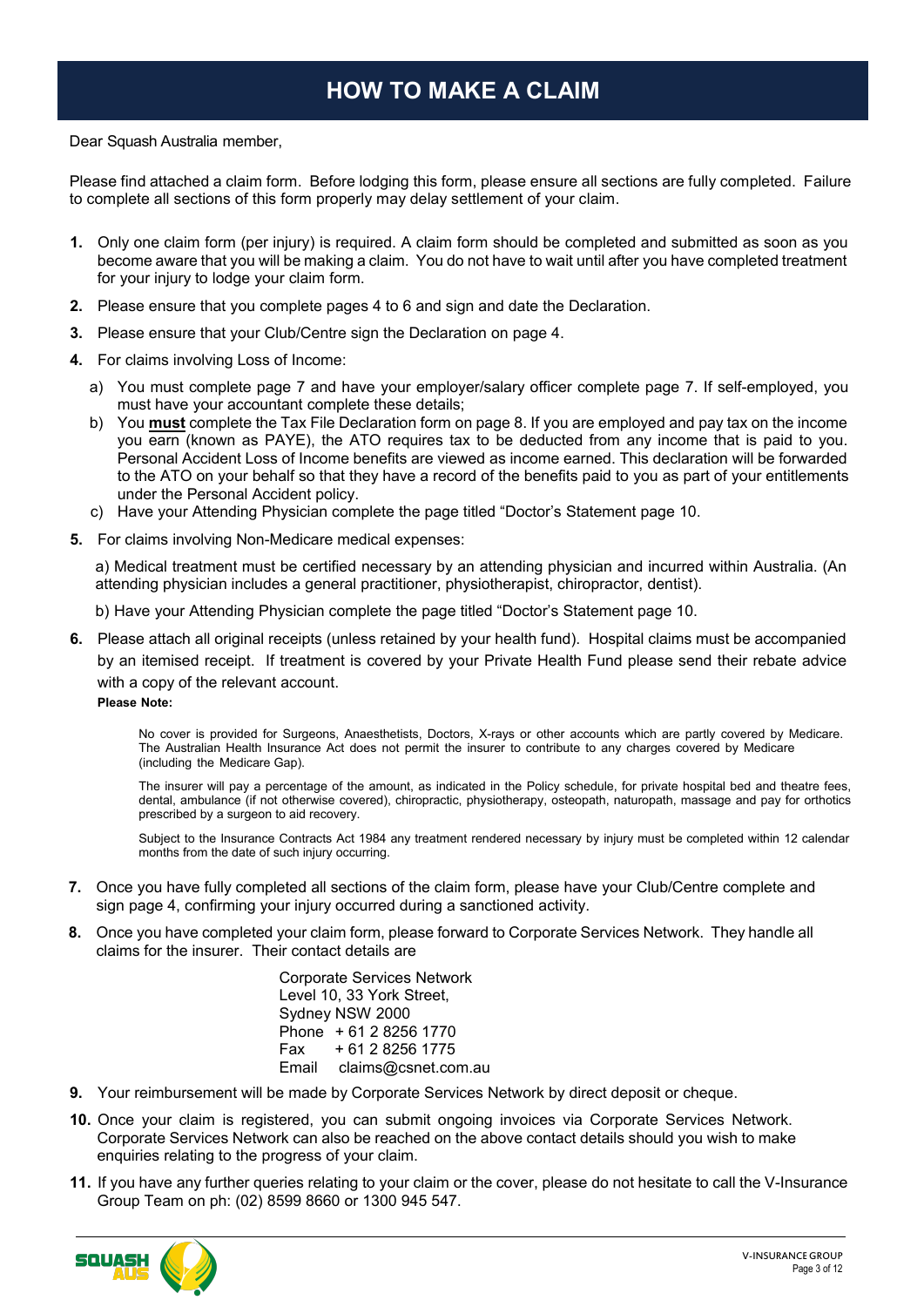# **PERSONAL ACCIDENT CLAIM FORM**

| <b>CLAIMANT DETAILS</b>                                                                                                                                                                                                                                                                                                                         |                                                                                                                                                                                                                                                                                                                                                                                                                                                                                                                                                                                                                                                                                                                                                         |          |                                                                                                                                                                                                                                                                                                                                                                                                    |  |  |
|-------------------------------------------------------------------------------------------------------------------------------------------------------------------------------------------------------------------------------------------------------------------------------------------------------------------------------------------------|---------------------------------------------------------------------------------------------------------------------------------------------------------------------------------------------------------------------------------------------------------------------------------------------------------------------------------------------------------------------------------------------------------------------------------------------------------------------------------------------------------------------------------------------------------------------------------------------------------------------------------------------------------------------------------------------------------------------------------------------------------|----------|----------------------------------------------------------------------------------------------------------------------------------------------------------------------------------------------------------------------------------------------------------------------------------------------------------------------------------------------------------------------------------------------------|--|--|
| Name of Club:                                                                                                                                                                                                                                                                                                                                   | Member No (if applicable):                                                                                                                                                                                                                                                                                                                                                                                                                                                                                                                                                                                                                                                                                                                              |          | <b>Claimant's Given Name:</b>                                                                                                                                                                                                                                                                                                                                                                      |  |  |
|                                                                                                                                                                                                                                                                                                                                                 |                                                                                                                                                                                                                                                                                                                                                                                                                                                                                                                                                                                                                                                                                                                                                         | Surname: |                                                                                                                                                                                                                                                                                                                                                                                                    |  |  |
| Gender (please tick):                                                                                                                                                                                                                                                                                                                           | Occupation:                                                                                                                                                                                                                                                                                                                                                                                                                                                                                                                                                                                                                                                                                                                                             |          | $\sqrt{ }$<br>Date of Birth:<br>$\prime$                                                                                                                                                                                                                                                                                                                                                           |  |  |
| $\Box$ Male $\Box$ Female                                                                                                                                                                                                                                                                                                                       |                                                                                                                                                                                                                                                                                                                                                                                                                                                                                                                                                                                                                                                                                                                                                         |          |                                                                                                                                                                                                                                                                                                                                                                                                    |  |  |
| Address                                                                                                                                                                                                                                                                                                                                         |                                                                                                                                                                                                                                                                                                                                                                                                                                                                                                                                                                                                                                                                                                                                                         |          | Postcode<br><b>State</b>                                                                                                                                                                                                                                                                                                                                                                           |  |  |
| Email:                                                                                                                                                                                                                                                                                                                                          |                                                                                                                                                                                                                                                                                                                                                                                                                                                                                                                                                                                                                                                                                                                                                         |          |                                                                                                                                                                                                                                                                                                                                                                                                    |  |  |
| <b>Phone Number</b><br>Work: (                                                                                                                                                                                                                                                                                                                  | Home: (                                                                                                                                                                                                                                                                                                                                                                                                                                                                                                                                                                                                                                                                                                                                                 |          | Mobile:                                                                                                                                                                                                                                                                                                                                                                                            |  |  |
| Please tick the category applicable $\Box$ Rower                                                                                                                                                                                                                                                                                                | $\Box$ Official                                                                                                                                                                                                                                                                                                                                                                                                                                                                                                                                                                                                                                                                                                                                         |          | $\Box$ Coach<br>$\Box$ Other                                                                                                                                                                                                                                                                                                                                                                       |  |  |
|                                                                                                                                                                                                                                                                                                                                                 | If Other, please advise example and the state of the state of the state of the state of the state of the state of the state of the state of the state of the state of the state of the state of the state of the state of the                                                                                                                                                                                                                                                                                                                                                                                                                                                                                                                           |          |                                                                                                                                                                                                                                                                                                                                                                                                    |  |  |
|                                                                                                                                                                                                                                                                                                                                                 | DECLARATION AGREEMENT AND AUTHORISATION BY CLAIMANT                                                                                                                                                                                                                                                                                                                                                                                                                                                                                                                                                                                                                                                                                                     |          |                                                                                                                                                                                                                                                                                                                                                                                                    |  |  |
| that all benefits under this policy shall be forfeited.                                                                                                                                                                                                                                                                                         | (insert name) solemnly and sincerely declare that the information provided in                                                                                                                                                                                                                                                                                                                                                                                                                                                                                                                                                                                                                                                                           |          | this claim form and any attachments which I have provided, is true, correct and complete in every detail. I agree that if I made<br>any false or fraudulent statements, or have concealed information of a material nature relevant to the assessment of my claim,                                                                                                                                 |  |  |
| taxation returns and assessments.                                                                                                                                                                                                                                                                                                               | I hereby authorise Corporate Services Network to collect and disclose information about me from and to the Health<br>Insurance Commission, any insurance company, any hospital, physician, medical practice, any medical services provider,<br>any past or present employer, investigators, insurance reference bureau, financial institutions including banks, the<br>Taxation Department or my accountant with respect to any sickness, injury, medical history, consultation, treatment including<br>prescription of medication, copies of hospital medical records and tests and reports, medical practice records, vocational<br>and employment records from past and present employer, copies of accounts and accountants statements including my |          |                                                                                                                                                                                                                                                                                                                                                                                                    |  |  |
| I consent to the collection, use and disclosure of personal information by Corporate Services Network and their service<br>providers in order to assess the claim. Corporate Services Network comply with the obligations of the Privacy Act 2001 and<br>the principals laid out in our privacy policy which is readily available upon request. |                                                                                                                                                                                                                                                                                                                                                                                                                                                                                                                                                                                                                                                                                                                                                         |          |                                                                                                                                                                                                                                                                                                                                                                                                    |  |  |
|                                                                                                                                                                                                                                                                                                                                                 | Date and the state of the state of the state of the state of the state of the state of the state of the state of the state of the state of the state of the state of the state of the state of the state of the state of the s                                                                                                                                                                                                                                                                                                                                                                                                                                                                                                                          |          |                                                                                                                                                                                                                                                                                                                                                                                                    |  |  |
| (or Legal Guardian if under 18 years of age)<br>Name of Guardian:                                                                                                                                                                                                                                                                               |                                                                                                                                                                                                                                                                                                                                                                                                                                                                                                                                                                                                                                                                                                                                                         |          |                                                                                                                                                                                                                                                                                                                                                                                                    |  |  |
|                                                                                                                                                                                                                                                                                                                                                 |                                                                                                                                                                                                                                                                                                                                                                                                                                                                                                                                                                                                                                                                                                                                                         |          |                                                                                                                                                                                                                                                                                                                                                                                                    |  |  |
| <b>DECLARATION BY CLUB/CENTRE</b>                                                                                                                                                                                                                                                                                                               |                                                                                                                                                                                                                                                                                                                                                                                                                                                                                                                                                                                                                                                                                                                                                         |          |                                                                                                                                                                                                                                                                                                                                                                                                    |  |  |
| Name of Club/Centre:                                                                                                                                                                                                                                                                                                                            |                                                                                                                                                                                                                                                                                                                                                                                                                                                                                                                                                                                                                                                                                                                                                         |          | Name of Official making this statement:                                                                                                                                                                                                                                                                                                                                                            |  |  |
| Position of Official making this statement                                                                                                                                                                                                                                                                                                      |                                                                                                                                                                                                                                                                                                                                                                                                                                                                                                                                                                                                                                                                                                                                                         |          | Telephone Number: (                                                                                                                                                                                                                                                                                                                                                                                |  |  |
|                                                                                                                                                                                                                                                                                                                                                 |                                                                                                                                                                                                                                                                                                                                                                                                                                                                                                                                                                                                                                                                                                                                                         | Email:   |                                                                                                                                                                                                                                                                                                                                                                                                    |  |  |
|                                                                                                                                                                                                                                                                                                                                                 | and to the best of my knowledge and belief the information referred to in this claim form is true and correct.                                                                                                                                                                                                                                                                                                                                                                                                                                                                                                                                                                                                                                          |          | I, the above mentioned Squash Australia club/centre, confirm that the claimant was a registered and Financial member of the<br>above mentioned club and confirm that the claimant was taking part in an insured activity as defined by the Personal Accident<br>Insurance with Squash Australia at the time of the accident, that the information contained in this statement is true and correct, |  |  |
| $\Box$ Yes<br>$\Box$ No<br>Do you have any comments in relation to this claim?                                                                                                                                                                                                                                                                  |                                                                                                                                                                                                                                                                                                                                                                                                                                                                                                                                                                                                                                                                                                                                                         |          |                                                                                                                                                                                                                                                                                                                                                                                                    |  |  |
|                                                                                                                                                                                                                                                                                                                                                 | If yes, please detail expression and the set of the set of the set of the set of the set of the set of the set of the set of the set of the set of the set of the set of the set of the set of the set of the set of the set o                                                                                                                                                                                                                                                                                                                                                                                                                                                                                                                          |          |                                                                                                                                                                                                                                                                                                                                                                                                    |  |  |
| Dated:                                                                                                                                                                                                                                                                                                                                          |                                                                                                                                                                                                                                                                                                                                                                                                                                                                                                                                                                                                                                                                                                                                                         |          | Signature of club/centre:                                                                                                                                                                                                                                                                                                                                                                          |  |  |

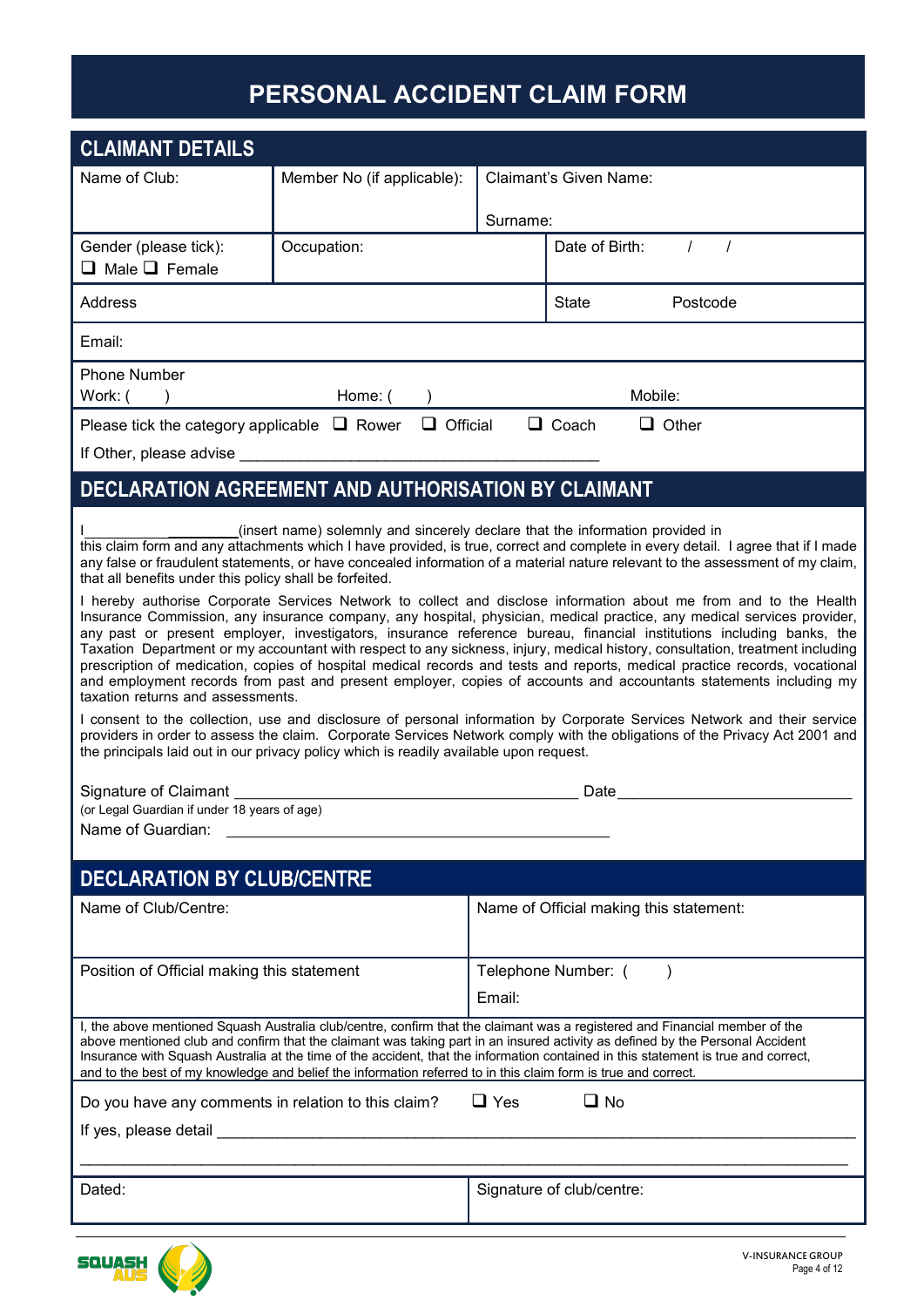# **ACCIDENT DETAILS**

| <b>AUGIDENT DETAILS</b>                                                                        |                        |                                                                                                                                                                                                                               |          |                                                                                                                        |          |
|------------------------------------------------------------------------------------------------|------------------------|-------------------------------------------------------------------------------------------------------------------------------------------------------------------------------------------------------------------------------|----------|------------------------------------------------------------------------------------------------------------------------|----------|
| Describe how the accident happened? ______                                                     |                        |                                                                                                                                                                                                                               |          |                                                                                                                        |          |
|                                                                                                |                        |                                                                                                                                                                                                                               |          |                                                                                                                        |          |
|                                                                                                |                        |                                                                                                                                                                                                                               |          |                                                                                                                        |          |
|                                                                                                |                        |                                                                                                                                                                                                                               |          |                                                                                                                        |          |
| Describe your injury?                                                                          |                        |                                                                                                                                                                                                                               |          |                                                                                                                        |          |
|                                                                                                |                        |                                                                                                                                                                                                                               |          |                                                                                                                        |          |
| When did your accident occur?                                                                  |                        |                                                                                                                                                                                                                               |          |                                                                                                                        |          |
| Date:                                                                                          | $\sqrt{ }$<br>$\prime$ | Time:                                                                                                                                                                                                                         |          | am/pm                                                                                                                  |          |
| Was your activity at the time of the accident?                                                 |                        | Officially organised competition                                                                                                                                                                                              |          |                                                                                                                        | ப        |
| (please tick)                                                                                  |                        | Officially organised training                                                                                                                                                                                                 |          |                                                                                                                        |          |
|                                                                                                |                        | Social or private game                                                                                                                                                                                                        |          |                                                                                                                        |          |
|                                                                                                |                        | Travelling to and from activity                                                                                                                                                                                               |          |                                                                                                                        |          |
|                                                                                                |                        | Sanctioned fundraising/social event                                                                                                                                                                                           |          |                                                                                                                        | ❏        |
| Please provide the name of the squash club/centre and/or address of where the injury occurred? |                        |                                                                                                                                                                                                                               |          |                                                                                                                        |          |
| Provide the name of any one witness to the injury:                                             |                        | <b>Email Address of Witness:</b>                                                                                                                                                                                              |          |                                                                                                                        |          |
| Person to whom accident/incident reported?                                                     |                        | Date and time reported?                                                                                                                                                                                                       |          |                                                                                                                        |          |
|                                                                                                |                        | Date:                                                                                                                                                                                                                         | $\prime$ | Time:                                                                                                                  | am/pm    |
| Brief summary of treatment/action taken at the time of the accident/incident?                  |                        |                                                                                                                                                                                                                               |          |                                                                                                                        |          |
|                                                                                                |                        |                                                                                                                                                                                                                               |          |                                                                                                                        |          |
| Was hospitalisation required?                                                                  |                        | If yes, please advise the name of hospital?                                                                                                                                                                                   |          |                                                                                                                        |          |
|                                                                                                |                        |                                                                                                                                                                                                                               |          |                                                                                                                        |          |
| If admitted into hospital, how long were you there?                                            |                        | Name of person who gave treatment?                                                                                                                                                                                            |          |                                                                                                                        |          |
| Do you have Private Health Insurance?                                                          |                        | If yes, please provide fund name:                                                                                                                                                                                             |          |                                                                                                                        |          |
|                                                                                                |                        |                                                                                                                                                                                                                               |          |                                                                                                                        |          |
| Advise when you did (or expect to):                                                            |                        | Cease work/normal activities                                                                                                                                                                                                  |          |                                                                                                                        |          |
|                                                                                                | Cease training         |                                                                                                                                                                                                                               |          |                                                                                                                        |          |
|                                                                                                | Cease participating    |                                                                                                                                                                                                                               |          | <u> 1989 - Johann John Barn, mars ar breist ar yn y breist y breist y breist y breist ar y breist ar y breist ar y</u> |          |
|                                                                                                |                        | Resume work/normal activities example and the set of the set of the set of the set of the set of the set of the set of the set of the set of the set of the set of the set of the set of the set of the set of the set of the |          |                                                                                                                        |          |
|                                                                                                | Resume training        |                                                                                                                                                                                                                               |          |                                                                                                                        |          |
|                                                                                                | Resume participating   |                                                                                                                                                                                                                               |          |                                                                                                                        |          |
| Have you ever had this injury or similar injuries in the past?                                 |                        |                                                                                                                                                                                                                               |          | If yes, please advise when?                                                                                            | $\prime$ |
| $\Box$ No<br>$\Box$ Yes                                                                        |                        |                                                                                                                                                                                                                               |          |                                                                                                                        |          |
|                                                                                                |                        |                                                                                                                                                                                                                               |          |                                                                                                                        |          |

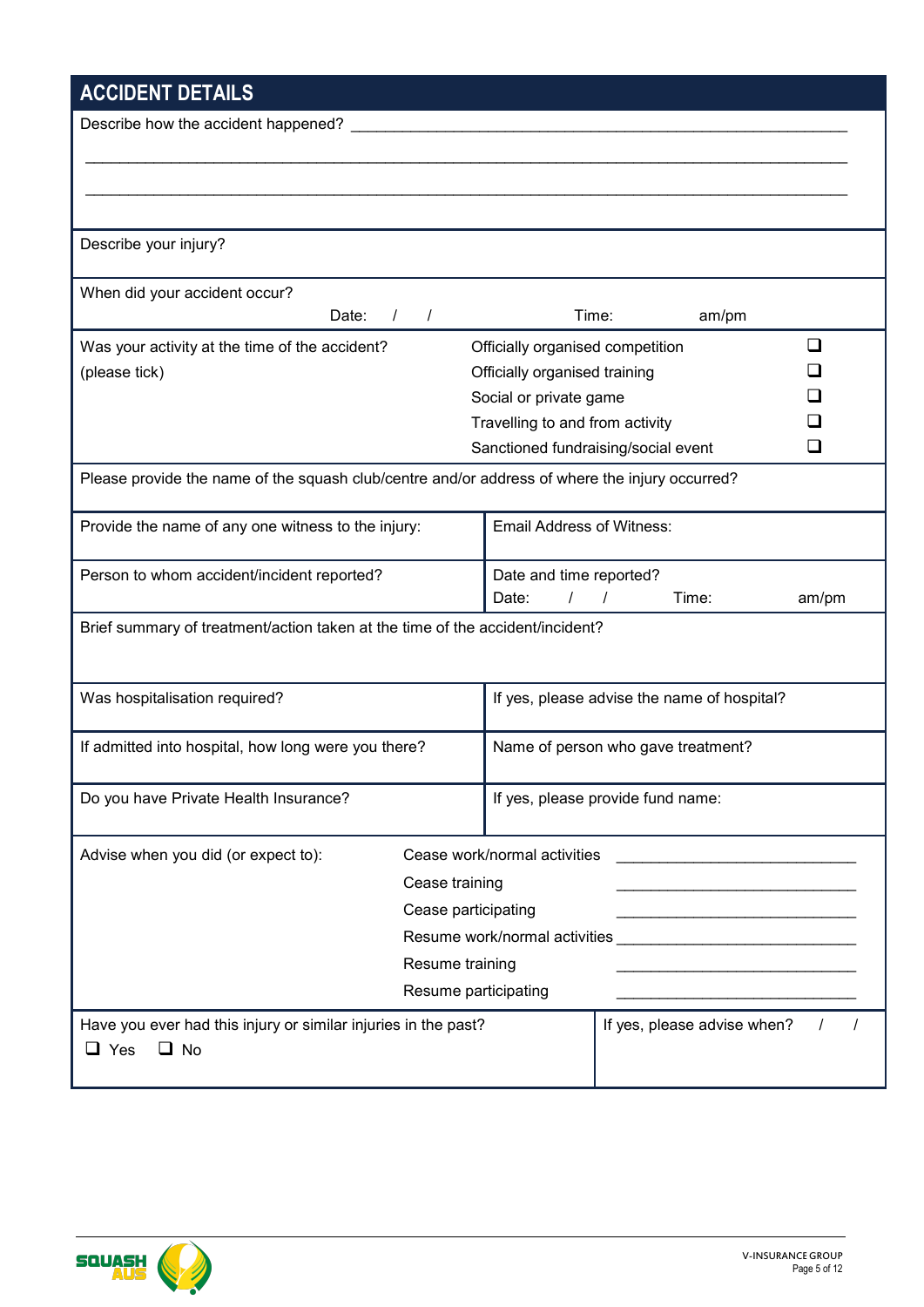| The following information is required for Squash Australia research to assist with Risk Management, answering<br>these questions will not affect your claim |     |  |
|-------------------------------------------------------------------------------------------------------------------------------------------------------------|-----|--|
| Were you wearing eye protection when                                                                                                                        |     |  |
| your accident occurred?                                                                                                                                     | Yes |  |
| (Please tick)                                                                                                                                               | No  |  |

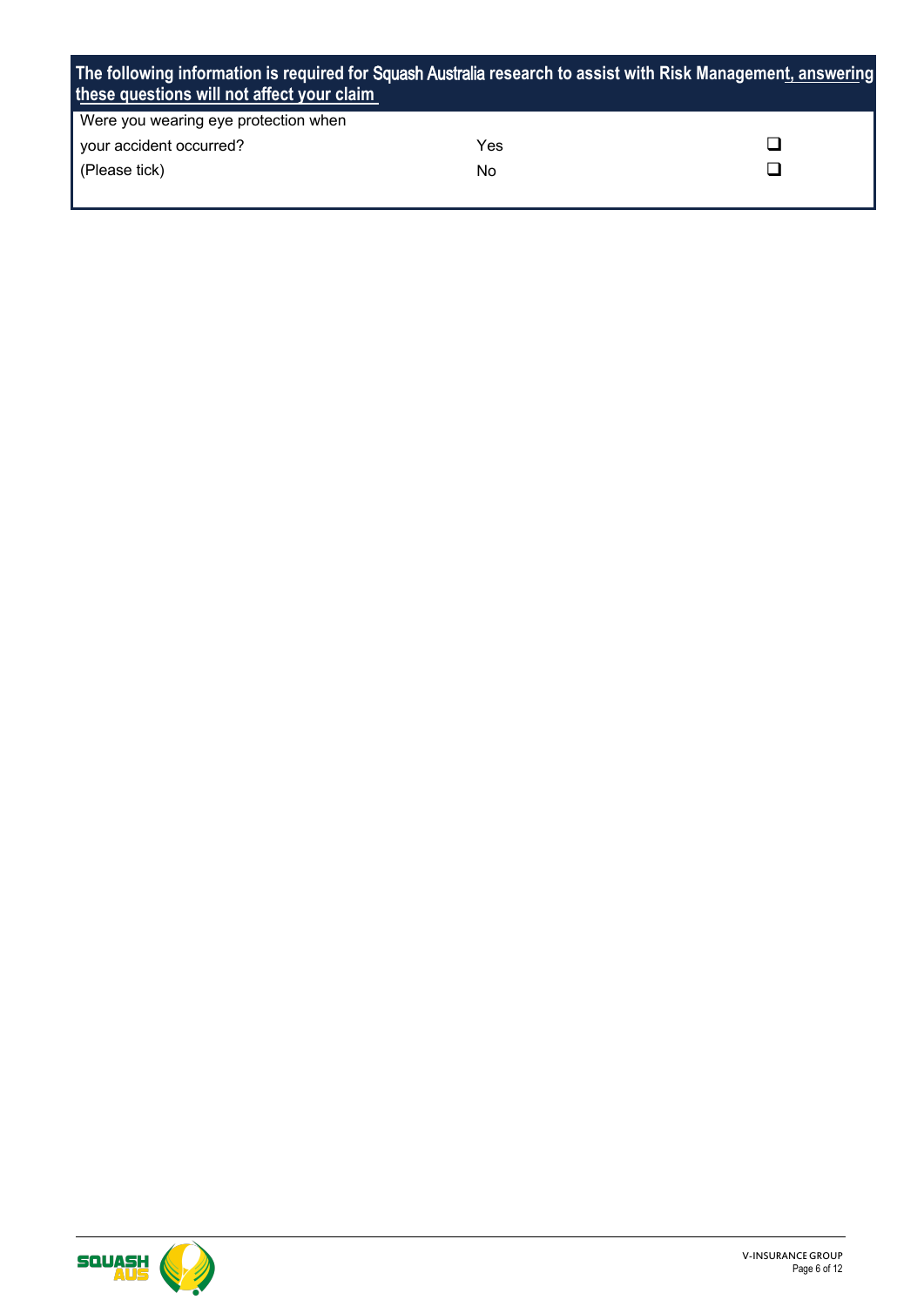| (ONLY COMPLETE THIS SECTION IF YOU ARE CLAIMING FOR LOSS OF INCOME)<br>(please tick the box)<br>Yes<br><b>No</b><br>1. Can compensation be claimed under Worker's Compensation or any other insurance including Loss<br>of Income?<br>2. Have you ever made any previous claims in respect to personal accident insurance or any other similar<br>insurance?<br>3. Have you engaged in any other income earning employment since you have been injured?<br>THE FOLLOWING SECTION MUST BE COMPLETED BY YOUR EMPLOYER/SALARY OFFICER.<br>IF SELF EMPLOYED, PLEASE HAVE YOUR ACCOUNTANT COMPLETE THESE DETAILS.<br>Fax Number:<br>Name of employer:<br>Telephone Number:<br><b>State</b><br>Postcode<br>Address of employer:<br>Date expected to resume normal duties:<br>Date ceased work due to injury:<br>$\prime$<br>$\sqrt{ }$<br>$\prime$<br>$\prime$<br>Employee weekly salary as at date of injury:<br>Date commenced employment with company:<br>Net \$/ week<br>Gross \$/week<br>$\prime$<br>$\prime$<br>If self employed, provide average weekly salary based on 12 month period<br>directly prior to injury. A copy of your latest taxation return is also to be<br>provided as proof of earnings for self employed persons.<br>Income Definition:<br>$\Box$ Full Time<br>$\Box$ Part Time<br>$\Box$ Self Employed<br>$\Box$ Casual<br>During the period of incapacity the employee has received<br>. / /<br>Normal Pay<br>From<br>to<br>From<br>Sick Pay<br>to<br>. / /<br>\$<br><b>Workers' Compensation</b><br>From<br>to<br>Other (please specify)<br><b>From</b><br>to<br>$\Box$ Yes<br>$\Box$ No<br>Has the employee returned to work?<br>Has the employee lodged or intending to lodge a Worker's Compensation Claim?<br>$\square$ No<br>$\Box$ Yes<br>A. IF EMPLOYED<br>Salary officer's name:<br>Phone Number: ()<br>Email:<br>Salary officer's signature:<br>Date:<br>$\left  \right $<br>Company Stamp:<br>ABN/ACN:<br><b>B. IF SELF EMPLOYED</b><br>Phone Number: ()<br>Accountant's name:<br>Date:<br>$1 \quad 1$<br>Accountant's signature:<br>Accountant's Company Stamp: | <b>LOSS OF INCOME</b> |  |  |  |  |
|---------------------------------------------------------------------------------------------------------------------------------------------------------------------------------------------------------------------------------------------------------------------------------------------------------------------------------------------------------------------------------------------------------------------------------------------------------------------------------------------------------------------------------------------------------------------------------------------------------------------------------------------------------------------------------------------------------------------------------------------------------------------------------------------------------------------------------------------------------------------------------------------------------------------------------------------------------------------------------------------------------------------------------------------------------------------------------------------------------------------------------------------------------------------------------------------------------------------------------------------------------------------------------------------------------------------------------------------------------------------------------------------------------------------------------------------------------------------------------------------------------------------------------------------------------------------------------------------------------------------------------------------------------------------------------------------------------------------------------------------------------------------------------------------------------------------------------------------------------------------------------------------------------------------------------------------------------------------------------------------------------------------------------------------------------------------------------------------------|-----------------------|--|--|--|--|
|                                                                                                                                                                                                                                                                                                                                                                                                                                                                                                                                                                                                                                                                                                                                                                                                                                                                                                                                                                                                                                                                                                                                                                                                                                                                                                                                                                                                                                                                                                                                                                                                                                                                                                                                                                                                                                                                                                                                                                                                                                                                                                   |                       |  |  |  |  |
|                                                                                                                                                                                                                                                                                                                                                                                                                                                                                                                                                                                                                                                                                                                                                                                                                                                                                                                                                                                                                                                                                                                                                                                                                                                                                                                                                                                                                                                                                                                                                                                                                                                                                                                                                                                                                                                                                                                                                                                                                                                                                                   |                       |  |  |  |  |
|                                                                                                                                                                                                                                                                                                                                                                                                                                                                                                                                                                                                                                                                                                                                                                                                                                                                                                                                                                                                                                                                                                                                                                                                                                                                                                                                                                                                                                                                                                                                                                                                                                                                                                                                                                                                                                                                                                                                                                                                                                                                                                   |                       |  |  |  |  |
|                                                                                                                                                                                                                                                                                                                                                                                                                                                                                                                                                                                                                                                                                                                                                                                                                                                                                                                                                                                                                                                                                                                                                                                                                                                                                                                                                                                                                                                                                                                                                                                                                                                                                                                                                                                                                                                                                                                                                                                                                                                                                                   |                       |  |  |  |  |
|                                                                                                                                                                                                                                                                                                                                                                                                                                                                                                                                                                                                                                                                                                                                                                                                                                                                                                                                                                                                                                                                                                                                                                                                                                                                                                                                                                                                                                                                                                                                                                                                                                                                                                                                                                                                                                                                                                                                                                                                                                                                                                   |                       |  |  |  |  |
|                                                                                                                                                                                                                                                                                                                                                                                                                                                                                                                                                                                                                                                                                                                                                                                                                                                                                                                                                                                                                                                                                                                                                                                                                                                                                                                                                                                                                                                                                                                                                                                                                                                                                                                                                                                                                                                                                                                                                                                                                                                                                                   |                       |  |  |  |  |
|                                                                                                                                                                                                                                                                                                                                                                                                                                                                                                                                                                                                                                                                                                                                                                                                                                                                                                                                                                                                                                                                                                                                                                                                                                                                                                                                                                                                                                                                                                                                                                                                                                                                                                                                                                                                                                                                                                                                                                                                                                                                                                   |                       |  |  |  |  |
|                                                                                                                                                                                                                                                                                                                                                                                                                                                                                                                                                                                                                                                                                                                                                                                                                                                                                                                                                                                                                                                                                                                                                                                                                                                                                                                                                                                                                                                                                                                                                                                                                                                                                                                                                                                                                                                                                                                                                                                                                                                                                                   |                       |  |  |  |  |
|                                                                                                                                                                                                                                                                                                                                                                                                                                                                                                                                                                                                                                                                                                                                                                                                                                                                                                                                                                                                                                                                                                                                                                                                                                                                                                                                                                                                                                                                                                                                                                                                                                                                                                                                                                                                                                                                                                                                                                                                                                                                                                   |                       |  |  |  |  |
|                                                                                                                                                                                                                                                                                                                                                                                                                                                                                                                                                                                                                                                                                                                                                                                                                                                                                                                                                                                                                                                                                                                                                                                                                                                                                                                                                                                                                                                                                                                                                                                                                                                                                                                                                                                                                                                                                                                                                                                                                                                                                                   |                       |  |  |  |  |
|                                                                                                                                                                                                                                                                                                                                                                                                                                                                                                                                                                                                                                                                                                                                                                                                                                                                                                                                                                                                                                                                                                                                                                                                                                                                                                                                                                                                                                                                                                                                                                                                                                                                                                                                                                                                                                                                                                                                                                                                                                                                                                   |                       |  |  |  |  |
|                                                                                                                                                                                                                                                                                                                                                                                                                                                                                                                                                                                                                                                                                                                                                                                                                                                                                                                                                                                                                                                                                                                                                                                                                                                                                                                                                                                                                                                                                                                                                                                                                                                                                                                                                                                                                                                                                                                                                                                                                                                                                                   |                       |  |  |  |  |
|                                                                                                                                                                                                                                                                                                                                                                                                                                                                                                                                                                                                                                                                                                                                                                                                                                                                                                                                                                                                                                                                                                                                                                                                                                                                                                                                                                                                                                                                                                                                                                                                                                                                                                                                                                                                                                                                                                                                                                                                                                                                                                   |                       |  |  |  |  |
|                                                                                                                                                                                                                                                                                                                                                                                                                                                                                                                                                                                                                                                                                                                                                                                                                                                                                                                                                                                                                                                                                                                                                                                                                                                                                                                                                                                                                                                                                                                                                                                                                                                                                                                                                                                                                                                                                                                                                                                                                                                                                                   |                       |  |  |  |  |
|                                                                                                                                                                                                                                                                                                                                                                                                                                                                                                                                                                                                                                                                                                                                                                                                                                                                                                                                                                                                                                                                                                                                                                                                                                                                                                                                                                                                                                                                                                                                                                                                                                                                                                                                                                                                                                                                                                                                                                                                                                                                                                   |                       |  |  |  |  |
|                                                                                                                                                                                                                                                                                                                                                                                                                                                                                                                                                                                                                                                                                                                                                                                                                                                                                                                                                                                                                                                                                                                                                                                                                                                                                                                                                                                                                                                                                                                                                                                                                                                                                                                                                                                                                                                                                                                                                                                                                                                                                                   |                       |  |  |  |  |
|                                                                                                                                                                                                                                                                                                                                                                                                                                                                                                                                                                                                                                                                                                                                                                                                                                                                                                                                                                                                                                                                                                                                                                                                                                                                                                                                                                                                                                                                                                                                                                                                                                                                                                                                                                                                                                                                                                                                                                                                                                                                                                   |                       |  |  |  |  |
|                                                                                                                                                                                                                                                                                                                                                                                                                                                                                                                                                                                                                                                                                                                                                                                                                                                                                                                                                                                                                                                                                                                                                                                                                                                                                                                                                                                                                                                                                                                                                                                                                                                                                                                                                                                                                                                                                                                                                                                                                                                                                                   |                       |  |  |  |  |
|                                                                                                                                                                                                                                                                                                                                                                                                                                                                                                                                                                                                                                                                                                                                                                                                                                                                                                                                                                                                                                                                                                                                                                                                                                                                                                                                                                                                                                                                                                                                                                                                                                                                                                                                                                                                                                                                                                                                                                                                                                                                                                   |                       |  |  |  |  |
|                                                                                                                                                                                                                                                                                                                                                                                                                                                                                                                                                                                                                                                                                                                                                                                                                                                                                                                                                                                                                                                                                                                                                                                                                                                                                                                                                                                                                                                                                                                                                                                                                                                                                                                                                                                                                                                                                                                                                                                                                                                                                                   |                       |  |  |  |  |

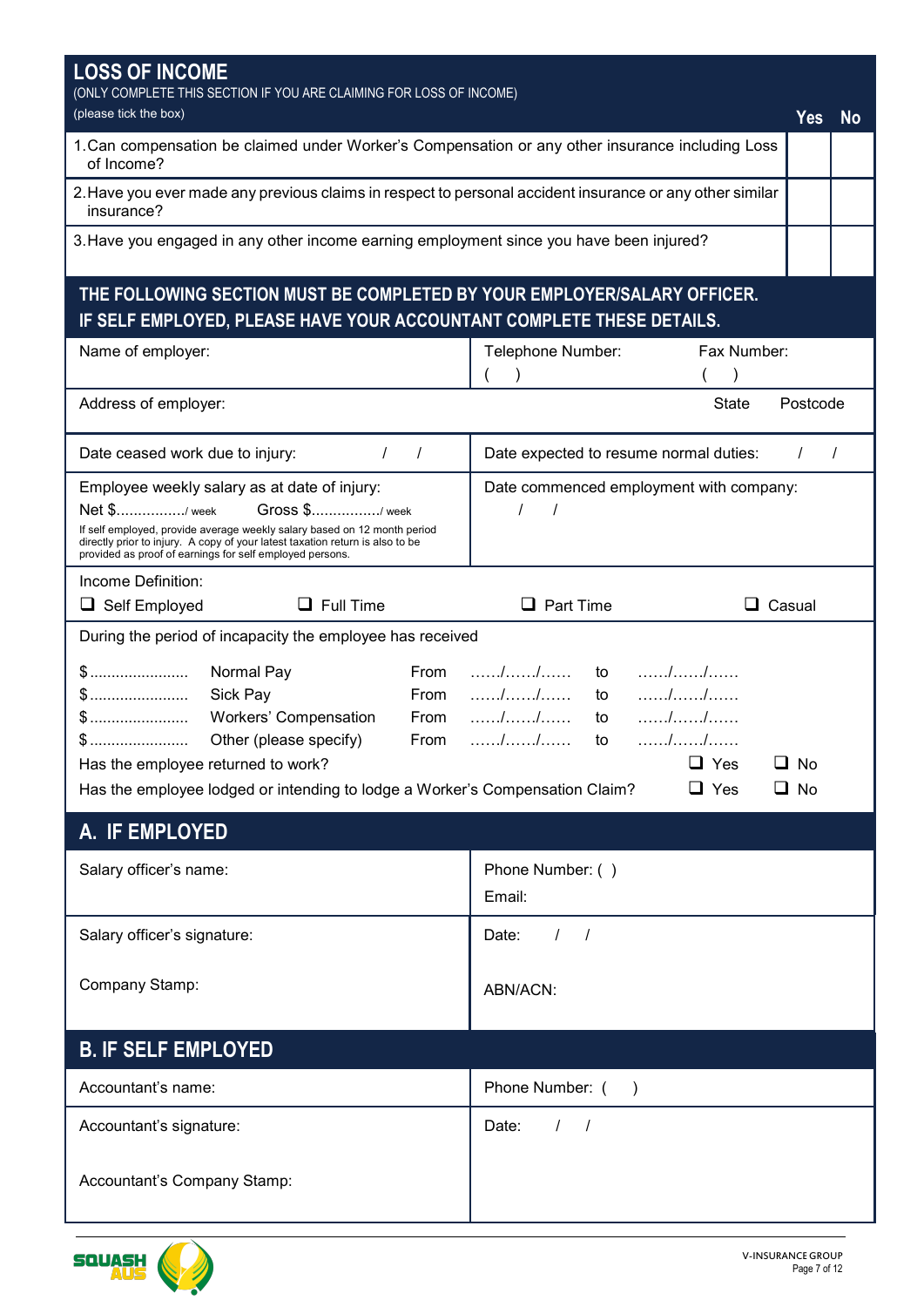|   | <b>Australian Government</b><br><b>Australian Taxation Office</b>                                                                                                                                                                                                                                                                                                      | <b>Tax file number declaration</b>                                                  | YOU ONLY NEED TO<br><b>COMPLETE THIS PAGE</b><br><b>IF YOU ARE CLAIMING LOSS</b><br>This declaration is NOT an application for a tax file number.<br>OF INCOME (refer page 3, 4b)                                                                                                                                                                                                                       |
|---|------------------------------------------------------------------------------------------------------------------------------------------------------------------------------------------------------------------------------------------------------------------------------------------------------------------------------------------------------------------------|-------------------------------------------------------------------------------------|---------------------------------------------------------------------------------------------------------------------------------------------------------------------------------------------------------------------------------------------------------------------------------------------------------------------------------------------------------------------------------------------------------|
|   | ato.gov.au                                                                                                                                                                                                                                                                                                                                                             | $\blacksquare$ Print <b>X</b> in the appropriate boxes.                             | Use a black or blue pen and print clearly in BLOCK LETTERS.<br>Read all the instructions including the privacy statement before you complete this declaration.                                                                                                                                                                                                                                          |
|   | Section A: To be completed by the PAYEE<br>1 What is your tax<br>file number (TFN)?                                                                                                                                                                                                                                                                                    |                                                                                     | 6 On what basis are you paid? (Select only one.)<br>Superannuation<br>Full-time<br>Part-time<br>Labour<br>Casual<br>or annuity<br>employment<br>employment<br>hire<br>employment<br>income stream                                                                                                                                                                                                       |
|   | <b>OR</b> I have made a separate application/enquiry to<br><b>O</b> For more<br>information, see<br>question 1 on page 2<br>OR I am claiming an exemption because I am under<br>of the instructions.<br>18 years of age and do not earn enough to pay tax.<br>OR I am claiming an exemption because I am in                                                            | the ATO for a new or existing TFN.<br>receipt of a pension, benefit or allowance.   | 7 Are you an Australian resident for tax purposes?<br>Yes<br>No<br>(Visit ato.gov.au/residency to check)<br>Do you want to claim the tax-free threshold from this payer?<br>8<br>Only claim the tax-free threshold from one payer at a time, unless your<br>total income from all sources for the financial year will be less than the                                                                  |
|   | 2 What is your name?<br>Title:<br>Mrs<br>Surname or family name                                                                                                                                                                                                                                                                                                        | <b>Miss</b><br>Ms                                                                   | tax-free threshold.<br>Answer no here and at question 10 if you are a foreign resident,<br>except if you are a foreign resident in receipt of an Australian<br>Yes<br>No<br>Government pension or allowance.                                                                                                                                                                                            |
|   | First given name<br>Other given names                                                                                                                                                                                                                                                                                                                                  |                                                                                     | 9<br>Do you want to claim the seniors and pensioners tax offset by<br>reducing the amount withheld from payments made to you?<br>Complete a Withholding declaration (NAT 3093), but only if you<br>Yes<br>No<br>are claiming the tax-free threshold from this payer. If you have<br>more than one payer, see page 3 of the instructions.                                                                |
|   | 3 If you have changed your name since you last dealt with the ATO,<br>provide your previous family name.                                                                                                                                                                                                                                                               |                                                                                     | 10 Do you want to claim a zone, overseas forces or invalid and invalid carer<br>tax offset by reducing the amount withheld from payments made to you?<br>Complete a Withholding declaration (NAT 3093).<br>Yes<br>No                                                                                                                                                                                    |
|   | Day                                                                                                                                                                                                                                                                                                                                                                    | Month<br>Year                                                                       | 11 (a) Do you have a Higher Education Loan Program (HELP), Student Start-up<br>Loan (SSL) or Trade Support Loan (TSL) debt?<br>Your payer will withhold additional amounts to cover any compulsory                                                                                                                                                                                                      |
|   | 4 What is your date of birth?                                                                                                                                                                                                                                                                                                                                          |                                                                                     | Yes<br>No<br>repayment that may be raised on your notice of assessment.<br>(b) Do you have a Financial Supplement de                                                                                                                                                                                                                                                                                    |
|   | 5 What is your home address in Australia?<br>Suburb/town/locality<br>State/territory<br>Postcode                                                                                                                                                                                                                                                                       |                                                                                     | Your payer will withhold additional amounts to cover any compulsory<br>Yes<br>No<br>repayment that may be raised on your notice of assessment.<br><b>DECLARATION by payee:</b> I declare that the information I have given is true and correct.<br>Signature<br>Date<br>Month<br>Day<br>Year<br>You MUST SIGN he<br>$\Box$ There are penalties for deliberately making a false or misleading statement. |
|   | <b>Once section A is completed and signed, give it to your payer to complete section B.</b>                                                                                                                                                                                                                                                                            |                                                                                     |                                                                                                                                                                                                                                                                                                                                                                                                         |
|   | Section B: To be completed by the PAYER (if you are not lodging online)<br>1 What is your Australian business number (ABN) or<br>withholding payer number?<br>$\overline{7}$<br>$\, 8$<br>  6<br>6<br>3<br>$\mathbf 0$<br>$\mathbf 0$<br>$\overline{4}$<br>4<br>$\overline{0}$<br>2 If you don't have an ABN or withholding payer number,<br>have you applied for one? | <b>Branch number</b><br>(if applicable)<br>∥9<br>$\mathbf 0$<br>$\overline{4}$<br>0 | 4 What is your business address?<br>Suburb/town/locality                                                                                                                                                                                                                                                                                                                                                |
|   | <b>No</b><br><b>Yes</b>                                                                                                                                                                                                                                                                                                                                                |                                                                                     | State/territory<br>Postcode                                                                                                                                                                                                                                                                                                                                                                             |
| 3 | What is your legal name or registered business name<br>(or your individual name if not in business)?                                                                                                                                                                                                                                                                   |                                                                                     |                                                                                                                                                                                                                                                                                                                                                                                                         |
|   | ∥P<br>İΕ<br>S<br>E<br>O  R<br> O <br> R <br>$\overline{R}$<br> A <br>Τ                                                                                                                                                                                                                                                                                                 | ΙE<br>ls.<br>С                                                                      | Who is your contact person?<br>5<br>$\ O\ $ N<br>$A\ N\ T\ H$<br>Y<br>R<br>H<br>Α<br>  N<br>A<br>O<br>8<br>5<br>$\mathbf{2}$<br>$\overline{2}$<br>  7<br>$\overline{7}$<br>Business phone number<br>6<br>10<br>0<br>1                                                                                                                                                                                   |
|   | <b>DECLARATION by payer:</b> I declare that the information I have given is true and correct.                                                                                                                                                                                                                                                                          |                                                                                     | 6 If you no longer make payments to this payee, print X in this box.                                                                                                                                                                                                                                                                                                                                    |
|   | Signature of payer<br>Date<br>Day                                                                                                                                                                                                                                                                                                                                      | Month<br>Year                                                                       | <b>D</b> IMPORTANT<br>Return the completed original ATO copy to:<br><b>Australian Taxation Office</b><br>See next page for:<br>PO Box 9004<br>$\blacksquare$ payer obligations<br>PENRITH NSW 2740<br>$\blacksquare$ lodging online.                                                                                                                                                                    |
|   | There are penalties for deliberately making a false or misleading statement.                                                                                                                                                                                                                                                                                           | <b>Sensitive</b> (when completed)                                                   | 30920716                                                                                                                                                                                                                                                                                                                                                                                                |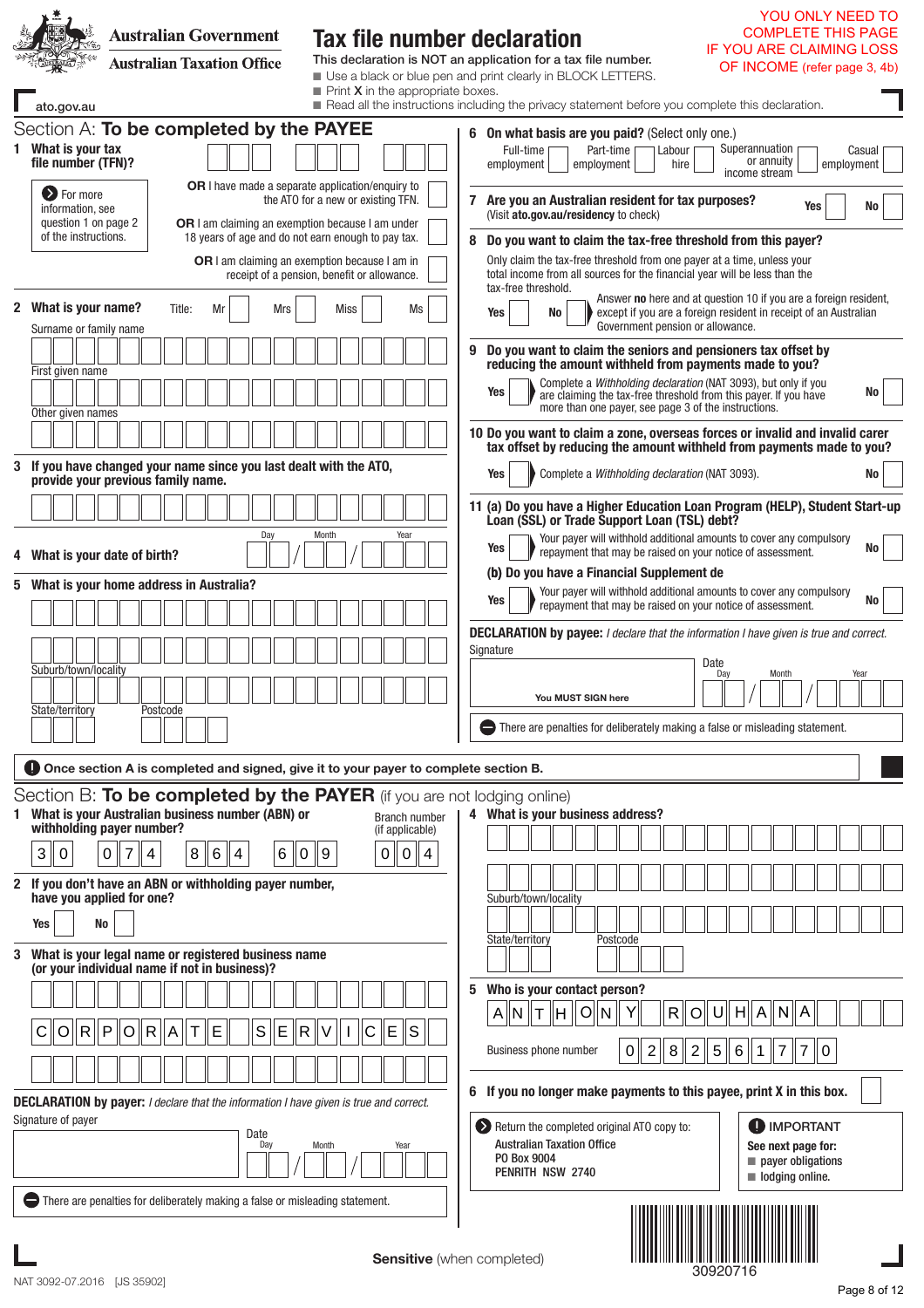| NON MEDICARE MEDICAL EXPENSES<br>(ONLY COMPLETE THIS SECTION IF CLAIMING FOR THESE EXPENSES)                                                                                                   |              |           |
|------------------------------------------------------------------------------------------------------------------------------------------------------------------------------------------------|--------------|-----------|
| Do not attach accounts paid or part paid by Medicare. The Australian Health Insurance Act does not permit us to<br>contribute to any charges covered by Medicare (including the Medicare gap). |              |           |
| Are you a member of an Ambulance Service?                                                                                                                                                      | $\Box$ Yes   | $\Box$ No |
| Are you a member of a Private Health Fund?                                                                                                                                                     | $\sqcup$ Yes | $\Box$ No |
|                                                                                                                                                                                                |              |           |
| <b>Hospital Cover?</b>                                                                                                                                                                         | $\Box$ Yes   | $\Box$ No |
| Extra's covering, Physio etc                                                                                                                                                                   | $\Box$ Yes   | $\Box$ No |
| Original accounts and receipts must be submitted together with details of any recoveries from any Private Health<br>Insurance.                                                                 |              |           |

| <b>NAME OF PROVIDER</b> | <b>NATURE OF</b><br><b>SERVICE</b><br>eg DENTAL<br><b>PHYSIOTHERAPY</b><br><b>ETC</b> | <b>DATE OF</b><br><b>SERVICE</b> | <b>CHARGE</b> | <b>PRIVATE</b><br><b>HEALTH FUND</b><br><b>RECOVERY (IF</b><br><b>APPLICABLE)</b> | <b>AMOUNT</b><br><b>CLAIMABLE</b> |
|-------------------------|---------------------------------------------------------------------------------------|----------------------------------|---------------|-----------------------------------------------------------------------------------|-----------------------------------|
|                         |                                                                                       |                                  |               |                                                                                   |                                   |
|                         |                                                                                       |                                  |               |                                                                                   |                                   |
|                         |                                                                                       |                                  |               |                                                                                   |                                   |
|                         |                                                                                       |                                  |               |                                                                                   |                                   |
|                         |                                                                                       |                                  |               |                                                                                   |                                   |
|                         |                                                                                       |                                  |               |                                                                                   |                                   |
|                         |                                                                                       |                                  |               |                                                                                   |                                   |
|                         |                                                                                       |                                  |               |                                                                                   |                                   |
|                         |                                                                                       |                                  |               |                                                                                   |                                   |
|                         |                                                                                       |                                  |               |                                                                                   |                                   |
|                         |                                                                                       |                                  |               |                                                                                   |                                   |
|                         |                                                                                       |                                  |               |                                                                                   |                                   |
|                         |                                                                                       |                                  |               |                                                                                   |                                   |
|                         |                                                                                       |                                  |               | <b>Total</b><br>$\sim$                                                            |                                   |

**Less Excess**

**TOTAL AMOUNT OF CLAIM**

If claiming physiotherapy or other specialist treatment, please provide the name and address of referring doctor: Name of Doctor:............................................................................................................................................................. Address:.........................................................................................................................................................................

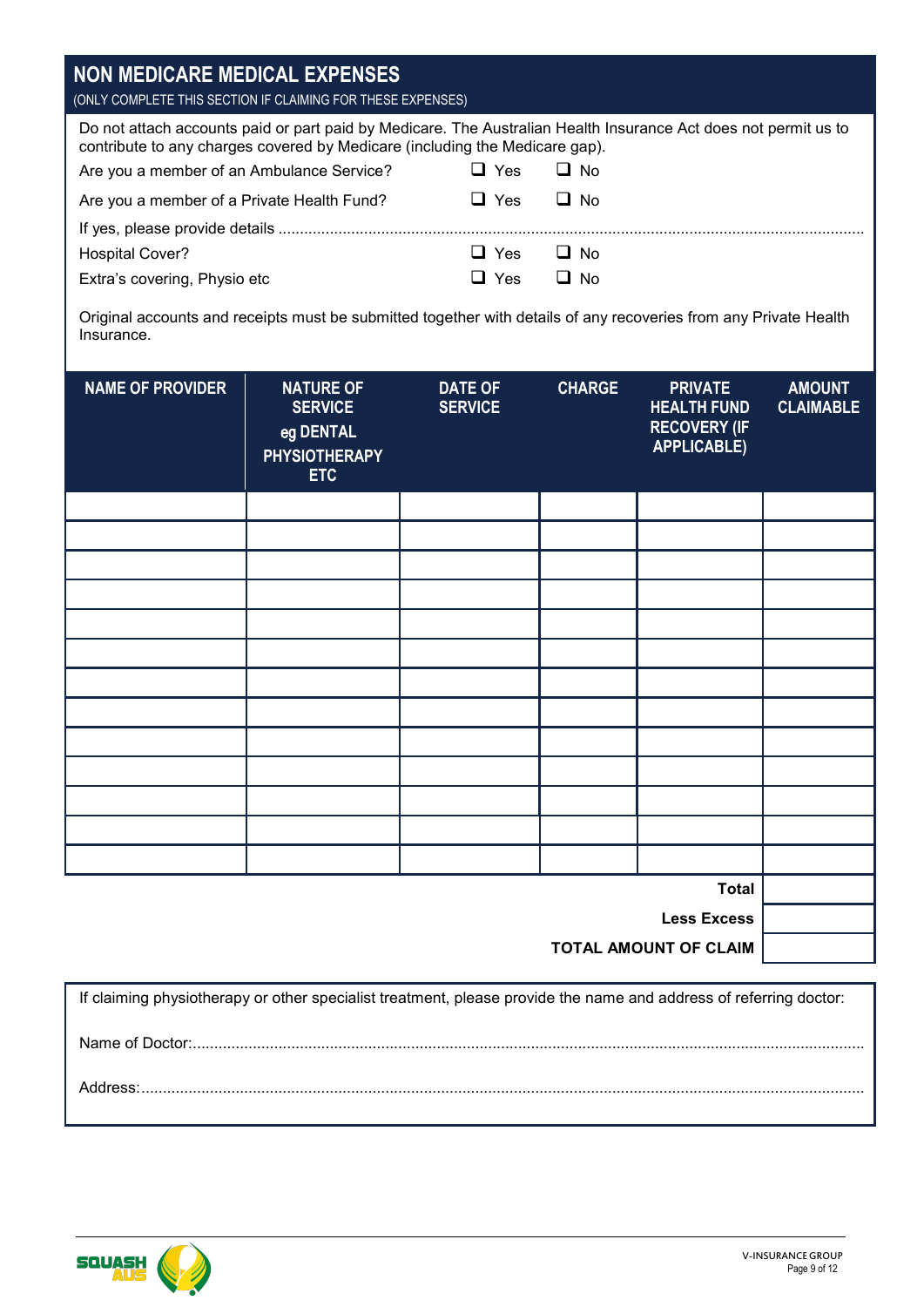#### V-INSURANCE GROUP

Authorised Representative No. 432898 of Willis Towers Watson AFSL: 240600 Level 25, 123 Pitt Street SYDNEY NSW 2000 Phone (02) 8599 8660 or local call cost only 1300 945 547 Fax (02) 8599 8661 Email: [sports@vinsurancegroup.com](mailto:sports@vinsurancegroup.com)

# **SPORTS INJURY ATTENDING PHYSICIAN'S REPORT**

## **DOCTOR'S STATEMENT**

#### **IMPORTANT**

- **1. The patient is responsible for any fee for this statement.**
- **2. This form can only be completed by the treating Medical Practitioner or Surgeon** (Physiotherapist may complete for minor injuries only).
- **3. If "Yes" answered to any of the following, please give details.**
- **4. Dashes or blank spaces are not acceptable.**

| TO BE COMPLETED BY THE ATTENDING PHYSICIAN                                               |                                      |
|------------------------------------------------------------------------------------------|--------------------------------------|
| Patient's Full Name:                                                                     | How long have you known the patient? |
| What date were you first consulted by the patient in connection with the present injury? | $1 \quad 1$                          |
| Patient's Occupation:                                                                    |                                      |
| Are you the patient's regular general practitioner?                                      | $\Box$ No<br>$\Box$ Yes              |
| What is the exact nature of the present injury? (Please detail symptoms and diagnosis)   |                                      |
| Front<br>ÚM<br> තු                                                                       | Back<br>Head                         |

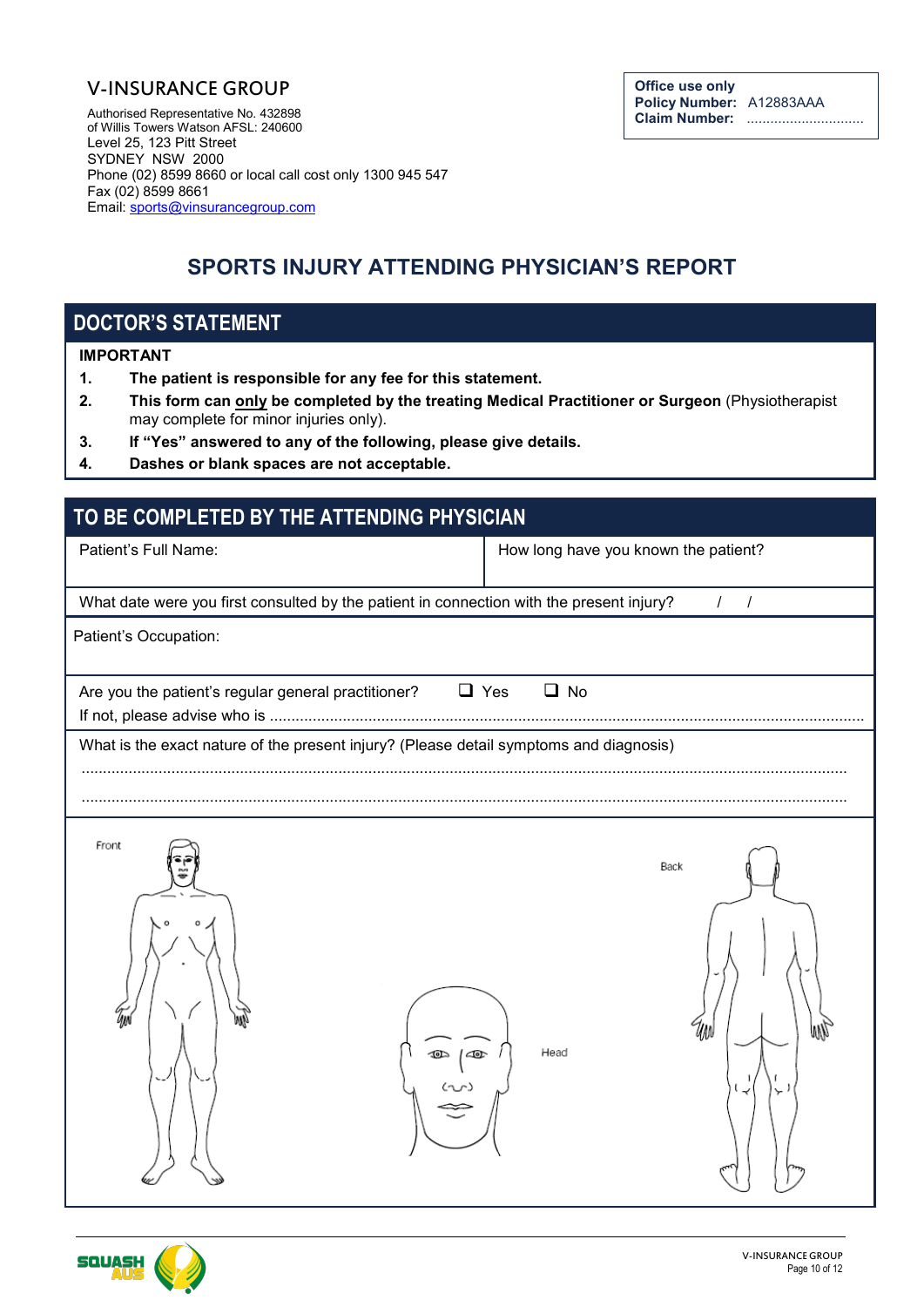| Do you consider the patient's injury to be a new injury?                                                                                                                                                  |                    | $\Box$ Yes    |          | $\Box$ No |
|-----------------------------------------------------------------------------------------------------------------------------------------------------------------------------------------------------------|--------------------|---------------|----------|-----------|
| A recurrence of an old injury?                                                                                                                                                                            |                    | $\Box$ Yes    |          | $\Box$ No |
|                                                                                                                                                                                                           |                    |               |          |           |
|                                                                                                                                                                                                           |                    |               |          |           |
|                                                                                                                                                                                                           |                    |               |          |           |
| Have you referred the patient to any other services or treatment?                                                                                                                                         |                    | $\Box$ Yes    |          | $\Box$ No |
| Please specify the type and approximate number of treatments required:                                                                                                                                    |                    |               |          |           |
| Physiotherapy<br>⊔                                                                                                                                                                                        |                    |               |          |           |
| Chiropractic<br>⊔                                                                                                                                                                                         |                    |               |          |           |
| $\Box$ Other                                                                                                                                                                                              |                    |               |          |           |
|                                                                                                                                                                                                           |                    |               |          |           |
|                                                                                                                                                                                                           |                    |               |          |           |
|                                                                                                                                                                                                           |                    |               |          |           |
|                                                                                                                                                                                                           |                    |               |          |           |
|                                                                                                                                                                                                           |                    |               |          |           |
|                                                                                                                                                                                                           |                    |               |          |           |
| Is there any permanent disability at present?                                                                                                                                                             |                    | $\Box$ Yes    |          | $\Box$ No |
|                                                                                                                                                                                                           |                    |               |          |           |
|                                                                                                                                                                                                           |                    |               |          |           |
| Was the patient obliged to cease work?                                                                                                                                                                    |                    | $\Box$ Yes    |          | $\Box$ No |
|                                                                                                                                                                                                           |                    |               |          |           |
| If so, when do you expect the claimant to resume:                                                                                                                                                         | Some Duties        |               |          |           |
|                                                                                                                                                                                                           | <b>Full Duties</b> |               |          |           |
| What date do you advise the patient may return to rowing?                                                                                                                                                 |                    |               |          |           |
| Does the patient have any congenital defects or chronic diseases?                                                                                                                                         |                    | $\Box$ Yes    |          | $\Box$ No |
| If yes, please give dates, name of treating doctor and describe                                                                                                                                           |                    |               |          |           |
|                                                                                                                                                                                                           |                    |               |          |           |
|                                                                                                                                                                                                           |                    |               |          |           |
|                                                                                                                                                                                                           |                    |               |          |           |
| If the patient has been hospitalised, please give name of hospital and dates hospitalised:                                                                                                                | Date Admitted      | Date Released |          |           |
| Name of Hospital:                                                                                                                                                                                         | $\prime$           | $\prime$      | $\prime$ |           |
|                                                                                                                                                                                                           |                    |               |          |           |
| <b>CERTIFICATION BY ATTENDING PHYSICIAN</b>                                                                                                                                                               |                    |               |          |           |
| I hereby certify I have personally examined the above named patient and in my opinion the statements made in the Accident details section of<br>this claim form are consistent with the patient's injury. |                    |               |          |           |
|                                                                                                                                                                                                           |                    |               |          |           |
|                                                                                                                                                                                                           |                    |               |          |           |
| Fax: (                                                                                                                                                                                                    |                    |               |          |           |
|                                                                                                                                                                                                           |                    |               |          |           |
|                                                                                                                                                                                                           |                    |               |          |           |
|                                                                                                                                                                                                           |                    |               |          |           |
|                                                                                                                                                                                                           |                    |               |          |           |
|                                                                                                                                                                                                           |                    |               |          |           |
|                                                                                                                                                                                                           |                    |               |          |           |
|                                                                                                                                                                                                           |                    |               |          |           |